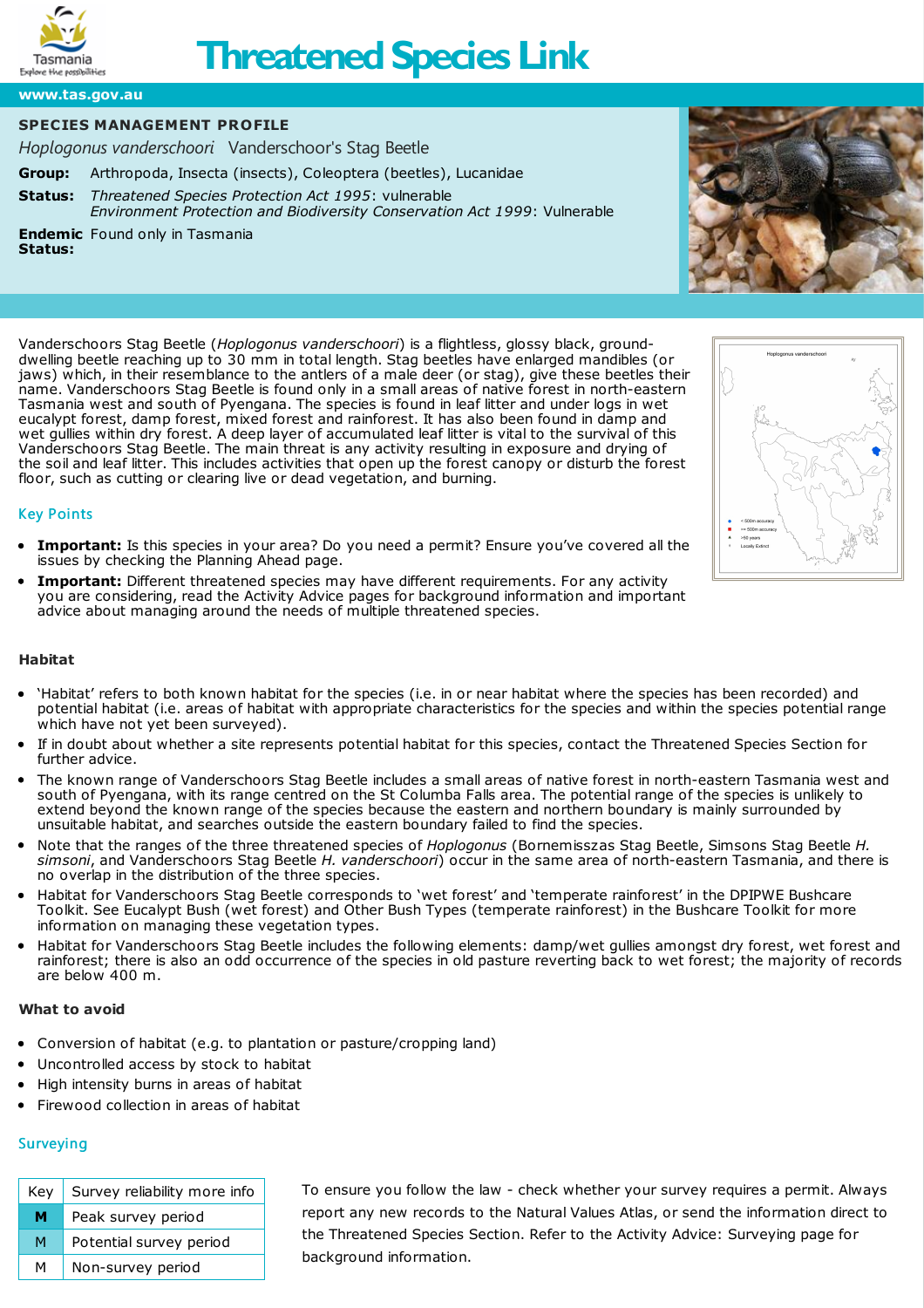| <b>Species</b>                   |        | Spring |  |        |    |    | summer |   |  |  |    |    |    | Autumn |              |              |   |          |  | Winter |  |  |   |  |  |
|----------------------------------|--------|--------|--|--------|----|----|--------|---|--|--|----|----|----|--------|--------------|--------------|---|----------|--|--------|--|--|---|--|--|
| Stag Beetle<br>derschoors<br>Man | $\sim$ |        |  | $\sim$ | N. | N. | D.     | D |  |  | E. | F. | M. | M      | $\mathsf{A}$ | $\mathsf{A}$ | M | <b>M</b> |  |        |  |  | ▵ |  |  |

Vanderschoors Stag Beetle can by surveyed by searching for adult animals and fragments of dead adult beetles. See the Forest Practices Authority Fauna Technical Note No. 11: Method for surveying for [Hoplogonus](http://www.fpa.tas.gov.au/__data/assets/pdf_file/0004/58045/Fauna_Tech_Note_11_Stag_beetle_surveys.pdf) stag beetle species for more information on surveying for this species.

Vanderschoors Stag Beetle is distinguished from the other threatened *Hoplogonus* species (Bornemisszas Stag Beetle and Simsons Stag Beetle) by the shape of the male mandibles and head.

For assistance in identifying stag beetles, contact the [Threatened](https://www.threatenedspecieslink.tas.gov.au/Pages/Contact.aspx) Species Section.

### Helping the species

- In order to recognise the species if it occurs on your property, learn to identify Vanderschoors Stag Beetle. If in doubt, seek expert assistance with identification.
- If you live or work in the area where the species occurs (see distribution map, above), look out for and record any observations of the species. All records of this species can provide important information on distribution and abundance
- If you are interested in knowing for certain whether the species occurs on your land, organise a formal survey. You may need to employ an ecological consultant to do this. Your local Bushcare or Field Naturalist club may be able to assist you with a survey.
- Important! Always report any observations of the species to the DPIPWE [Natural](http://www.naturalvaluesatlas.tas.gov.au/) Values Atlas, or else provide the data direct to the [Threatened](https://www.threatenedspecieslink.tas.gov.au/Pages/Contact.aspx) Species Section. Records stored on the NVA are a permanent record and are accessible to other people interested in this species.
- Consider the needs of the whole habitat. Preserving a threatened species' habitat is the best way to manage both the species and the environment in which it lives.
- Habitat for Vanderschoors Stag Beetle corresponds to 'wet forest' and 'temperate rainforest' in the DPIPWE Bushcare Toolkit. See [Eucalypt](http://www.dpiw.tas.gov.au/inter.nsf/Attachments/LBUN-6AZ9TA/$FILE/kit8a.pdf) Bush (wet forest) and Other Bush [Types](http://www.dpiw.tas.gov.au/inter.nsf/Attachments/LBUN-6AZ9Y6/$FILE/kit9a.pdf) (temperate rainforest) in the [Bushcare](http://www.dpiw.tas.gov.au/inter.nsf/publications/lbun-6b23w5?open) Toolkit for more information on managing these vegetation types.
- For long-term protection of populations on private land consider protection of habitat through a vegetation management agreement or conservation covenant.

#### Cutting or clearing trees or vegetation

To prevent permanent loss of habitat - avoid conversion of habitat (e.g. to plantation or pasture/cropping land).

#### **Stock trampling**

- Uncontrolled access by stock to areas of forest habitat can lead to degradation of the leaf litter habitat for this species through compaction of the leaf litter and soil.
- To prevent degradation of habitat through compaction of leaf litter and soil avoid uncontrolled access by stock to areas of habitat.

#### **Burning**

- Vanderschoors Stag Beetle can be affected by any activity (including fire) that opens the forest canopy leading to exposure of the leaf litter to sunlight and dehydration of habitat, which may in turn lead to greater predation by species such as currawongs and quolls.
- To prevent opening up the canopy and dehydration of leaf litter habitat avoid high intensity burns in areas of habitat.
- The burning of forest habitat also has the effect of removing accumulated coarse woody debris (dead twigs, larger branches and rotting logs) and leaf litter from the forest floor, which can take many years to re-accumulate. A deep layer of leaf litter and accumulated coarse woody debris is vital to the survival of this species.
- To prevent loss of coarse woody debris and leaf litter avoid high intensity burns in areas of habitat.

#### **Firewood collection**

- Vanderschoors Stag Beetle can be affected by any activity (including removal of standing dead trees for firewood) that opens the forest canopy leading to exposure of the leaf litter to sunlight and dehydration of habitat, which may in turn lead to greater predation by species such as currawongs and quolls.
- To prevent opening up the canopy and dehydration of leaf litter habitat avoid removal of dead trees for firewood in areas of habitat.
- A deep, moist layer of leaf litter and accumulated coarse woody debris is vital to the survival of this species. Removal of dead branches, logs and other coarse woody debris for firewood leads to direct loss of habitat and exposure of the leaf litter to dehydration.
- To prevent loss of coarse woody debris and dehydration of leaf litter habitat avoid removal of coarse woody debris (dead branches and logs) for firewood in areas of habitat.

#### Further information

Check also for listing statement or notesheet pdf above (below the species image).